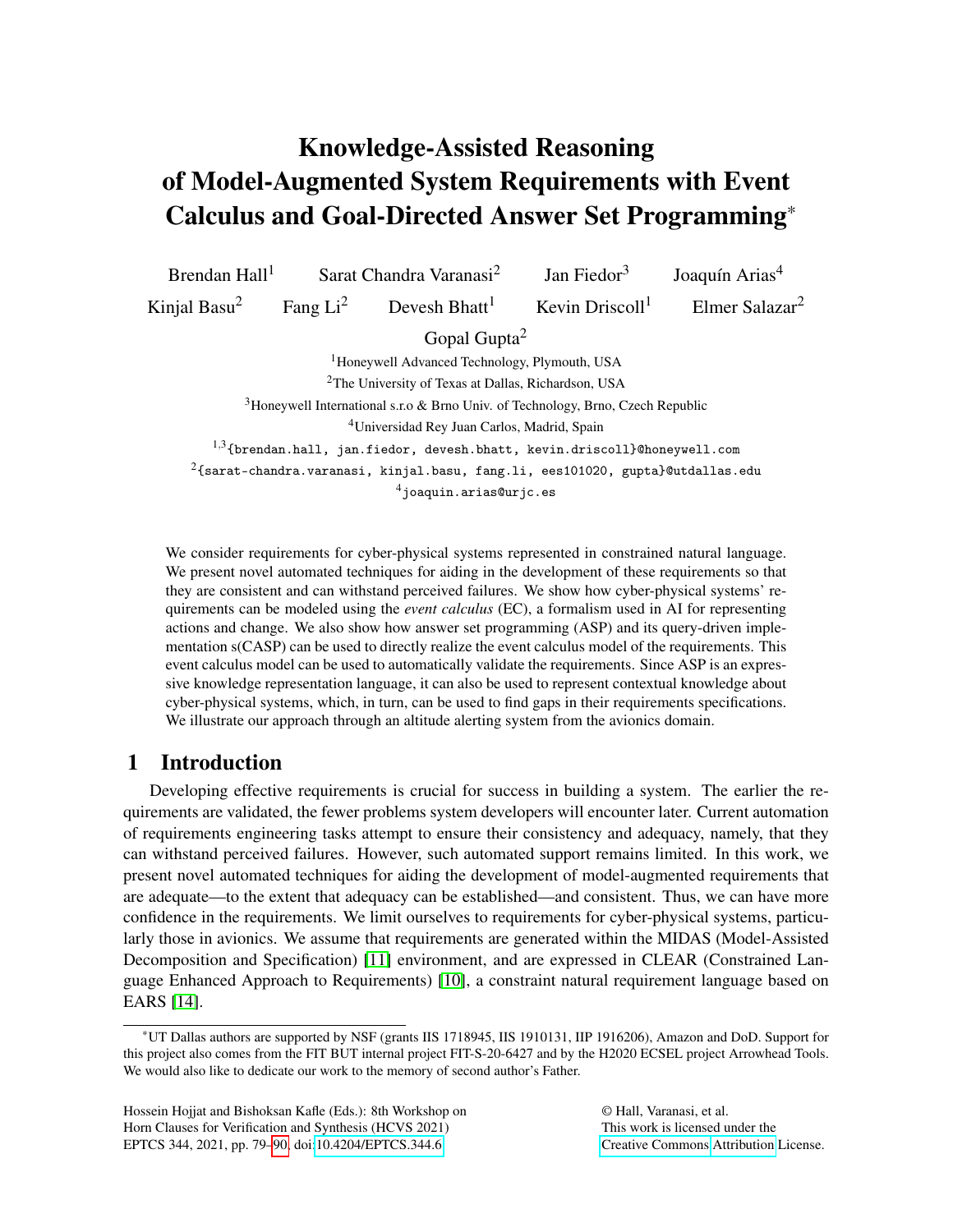Our main contribution in this work is to show how the *Event Calculus* (EC) [\[19,](#page-11-4) [20\]](#page-11-5) and *Answer Set Programming* (ASP) [\[9\]](#page-11-6) can be used to formalize constrained natural language requirements for cyberphysical systems and perform knowledge-assisted reasoning over them. ASP is a logic-based knowledge representation language that has been prominently used in AI. Our work builds upon recent advances made within the s(CASP) system [\[2\]](#page-11-7), a query-driven (or goal-directed) implementation of predicate ASP that supports constraint solving over reals, permitting the faithful representation of time as a continuous quantity. The s(CASP) system permits the modeling of event calculus directly [\[3\]](#page-11-8). An advantage of using the event calculus—in contrast to automata and Kripke structure-based approaches—is that it can directly model cyber-physical systems, thereby avoiding "pollution" due to (often premature) design decisions that must be made otherwise. The event calculus is a formalism—a set of axioms—for modeling dynamic systems and was proposed by artificial intelligence researchers to solve the *frame problem* [\[19,](#page-11-4) [20\]](#page-11-5). Our methods have been developed within the MIDAS framework of Honeywell [\[11\]](#page-11-1). The MIDAS framework embodies the essence of the *Property Management Model* [\[16\]](#page-11-9) within a modelaugmented requirement ecosystem, which integrates constrained natural language requirements within a layered information model expressed in Object Process Model (OPM) [\[7\]](#page-11-10). The details of MIDAS, PMM and OPM are not important here, instead, the primary goal of this work is to explore how constrained natural language requirements, specified within MIDAS, using the CLEAR notation, can be automatically reasoned about and analyzed using the event calculus and query-driven answer set programming. Specifically, we explore:

- 1. How ASP-based model checking (over dense time) can validate specified system behaviors wrt system properties.
- 2. How application of *abductive reasoning* can extend ASP-based model checking to incorporate domain knowledge and real-world/environmental assumptions/concerns.
- 3. How knowledge-driven analysis can identify typical requirement specification errors, and/or requirement constructs which exhibit areas of potential/probable risk.

The rest of the paper is organized as follows. Section [2](#page-1-0) introduces the enabling technologies of answer set programming (ASP), a goal-directed implementation of ASP called s(CASP), and the event calculus. Section [3](#page-3-0) discusses the CLEAR notation for specifying requirements, and illustrates it with an example. Section [4](#page-6-0) presents an application developed within Honeywell Corporation using our approach. We also illustrate requirement defect discovery using s(CASP) for property-based model-checking as well as discuss how more general knowledge of potential requirements defects may detect defects that traditional techniques may not be able to find. Section [5](#page-10-0) presents our conclusions and future work.

The main contribution of our research is to show how the event calculus and goal-directed answer set programming together serve as a promising framework for modeling and reasoning over cyber-physical and avionics systems' requirements. We also demonstrate the utility of abductive reasoning to find the assumptions under which a property holds or does not hold (along with automatically providing justification in both cases) for requirements specification. Given that ASP is a knowledge representation language, we also illustrate how knowledge about system context (e.g., processing platform may malfunction causing them to be reset) can be utilized to automatically find gaps in requirements as well.

# <span id="page-1-0"></span>2 Enabling Technologies

#### 2.1 Answer Set Programming

Answer Set Programming (ASP) is a declarative paradigm that provides the stable model semantics for logic programs (with negation-as-failure). ASP is a highly expressive paradigm that can elegantly ex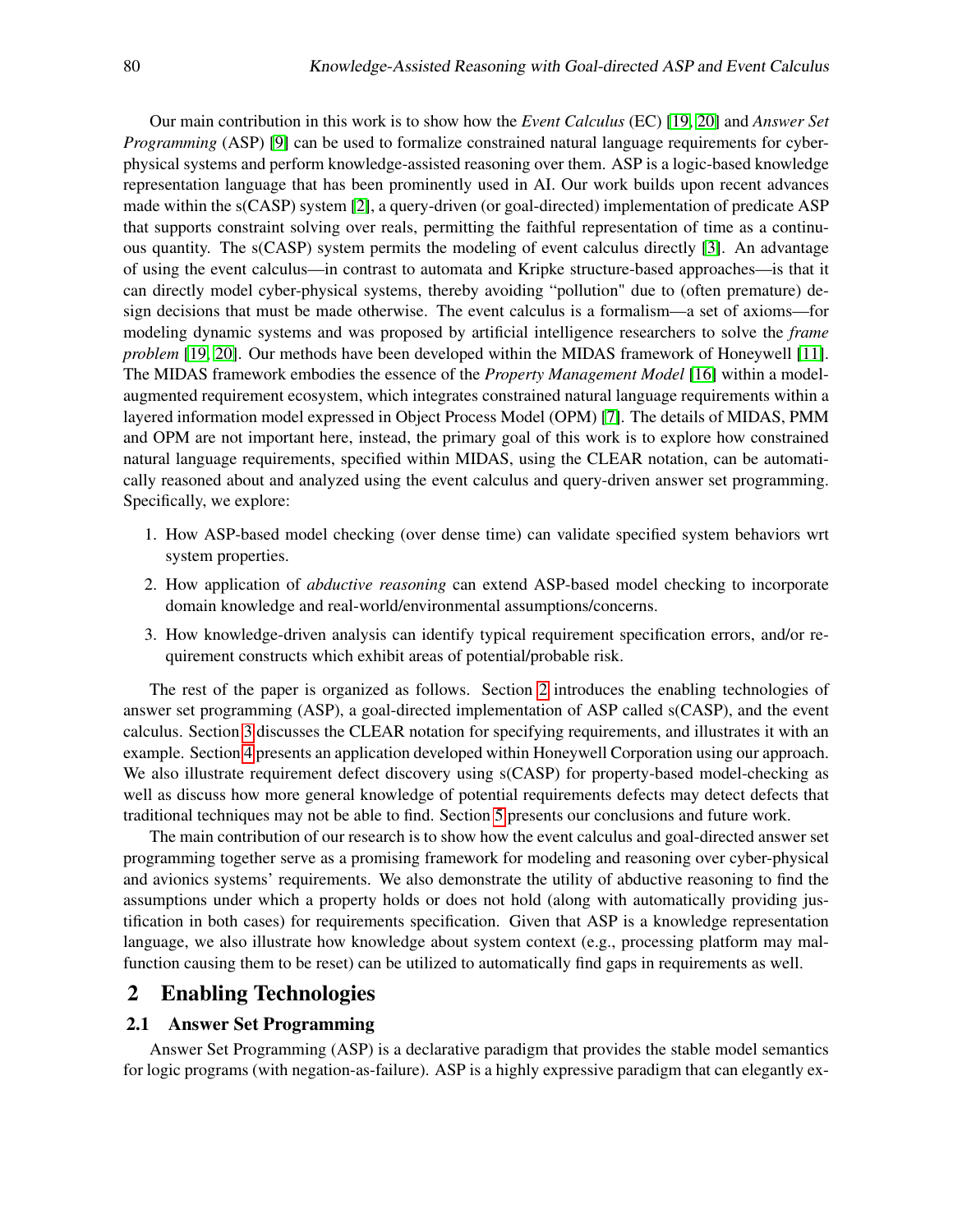press complex reasoning methods, including those used by humans, such as default reasoning, deductive and abductive reasoning, counterfactual reasoning, constraint satisfaction, etc. [\[4,](#page-11-11) [9\]](#page-11-6).

The rules in an ASP program are of the form:  $p \leftarrow q_1, \ldots, q_m$ , not  $r_1, \ldots,$  not  $r_n$ . where *m* ≥ 0 and *n* ≥ 0. Each of p and  $q_i$  ( $\forall i \leq m$ ) is a literal, and each not  $r_j$  ( $\forall j \leq n$ ) is a *naf-literal* (not is a logical connective called *negation-as-failure* or *default negation*). The literal not r*<sup>j</sup>* is true if proof of r*<sup>j</sup> fails*. Negation as failure allows us to take actions that are predicated on failure of a proof. Thus, the rule  $r : -$  not s. states that  $r$  can be inferred if we fail to prove s. Note that in the rule above, p is optional. Such a headless rule is called a constraint, which states that conjunction of  $q_i$ 's and not  $r_i$ 's should yield *false*. Thus, the constraint : - u, v. states that u and v cannot be both true simultaneously in any model of the program (a model is called an answer set).

ASP also allows for assumption-based reasoning via *abduction* [\[12\]](#page-11-12). Abduction is a form of reasoning concerned with the generation and evaluation of explanatory hypotheses. In abductive reasoning, given the premise  $P \Rightarrow Q$ , and the observation *Q*, one surmises or *assumes* (*abduces*) that *P* holds. More generally, given a theory *T*, an observation *O*, and a set of abducibles *A*, then *E* is an explanation of *O* (where  $E \subset A$ ) if:

1.  $T \cup E$   $\models$  *O* 

2. *T* ∪*E* is consistent

We can think of abducibles *A* as a set of assumptions. Abduction allows us to find "gaps" in our knowledge that must entail a property in order for that property to hold.

#### 2.2 The s(CASP) System

Considerable research has been done on answer set programming since the inception of the stable model semantics that underlies it [\[9\]](#page-11-6). A major problem with ASP implementations is that programs have to be grounded and SAT-solver-based implementations such as CLASP [\[8\]](#page-11-13) used to execute the propositionalized program to find the answer sets. There are multiple problems with this SAT-based implementation approach, which include exponential blowup in program size, having to compute the entire model, and not being able to produce a justification for a conclusion. Goal-directed implementations of ASP [\[2\]](#page-11-7), called s(ASP) and s(CASP), work directly on predicate ASP programs (i.e., no grounding is needed) and are query-driven (similar to Prolog). The s(ASP) and s(CASP) systems only explore the parts of the knowledge-base that are needed to answer the query, and they provide a proof tree that serves as justification for the query. The s(ASP) and s(CASP) systems support predicates with arbitrary terms as arguments as well as constructive negation [\[2\]](#page-11-7).

In the work reported here, we will mainly use the s(CASP) system that additionally supports constraint solving over reals, which is important for reasoning faithfully about (continuous) time. The s(CASP) system is the key technology for representing and analyzing CLEAR requirements modeled with the event calculus. The s(CASP) system also directly supports abductive reasoning and can provide justification for a query.

## 2.3 Event Calculus

The Event Calculus [\[19,](#page-11-4) [20\]](#page-11-5) is a formalism for modeling dynamic systems which originated from the field of AI where it was devised to solve the *frame problem*. The event calculus is organized around events and fluents. We use the event calculus formalism to model an evolving world in a cyber-physical system. The EC models the world that is changing due to *events* that are happening that, in turn, influence *fluents*, where a fluent is a variable that changes with time such as location of an object or temperature of the boiler. EC provides axioms for stating the conditions under which events *happen* or conditions under which events *initiate*, *terminate*, or *release* a fluent. EC also provides axioms for when a fluent *holds*. EC models the laws of inertia that hold in the real world. For instance, the location (a fluent) of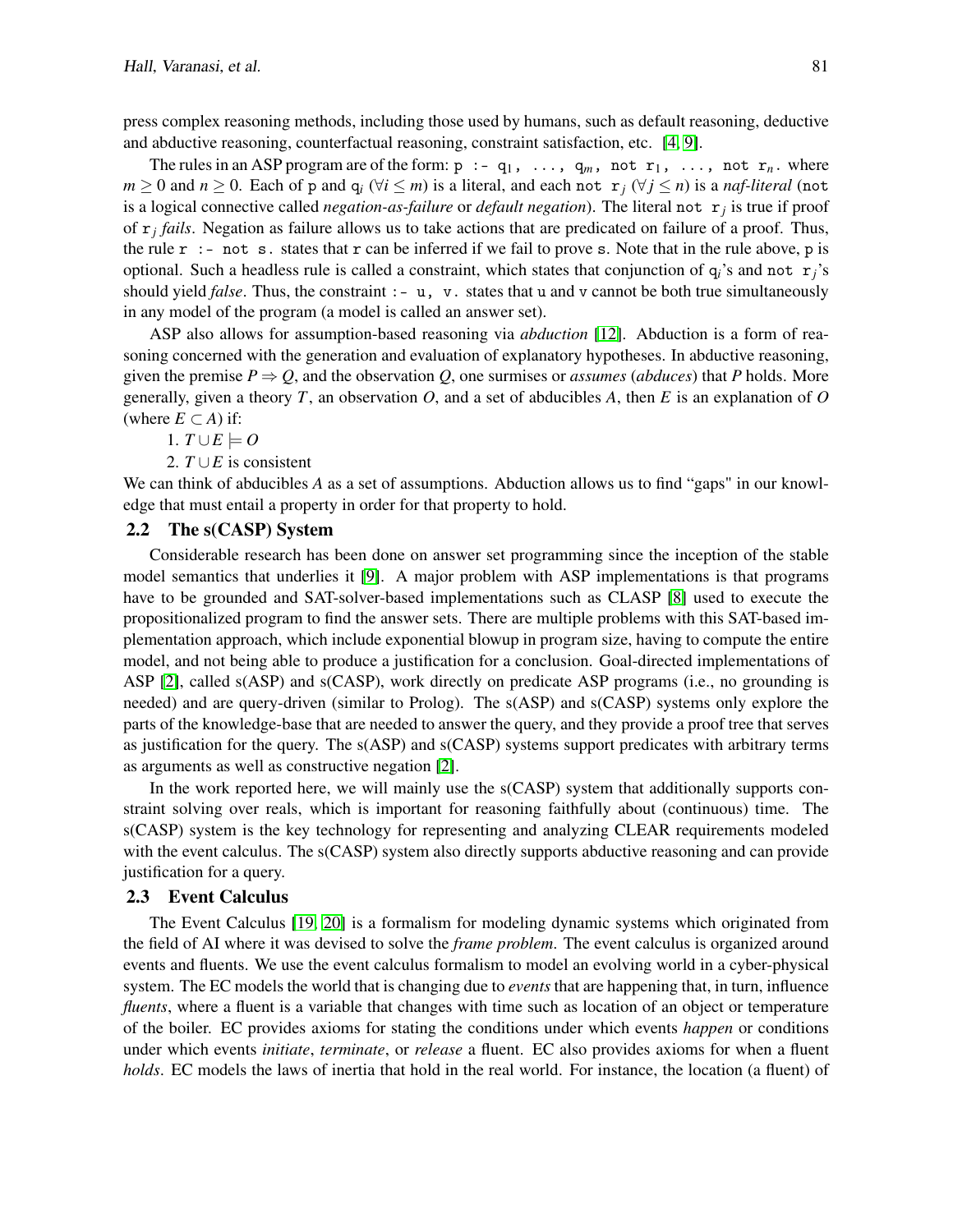<span id="page-3-1"></span>**BEC1.** StoppedIn(t<sub>1</sub>, f,t<sub>2</sub>)  $\equiv \exists e,t$  (Happens(e,t)  $\land t_1 < t < t_2 \land (Terminates(e, f, t) \lor Release(e, f, t)))$ 

**BEC2.** Started  $In(t_1, f, t_2) \equiv \exists e, t$  (Happens $(e, t) \wedge t_1 < t < t_2 \wedge (Initiates(e, f, t) \vee Release(e, f, t)))$ )

**BEC3.** Holds $At(f_2,t_2) \leftarrow Happens(e,t_1) \wedge Initiates(e,f_1,t_1) \wedge Trajectory(f_1,t_1,f_2,t_2) \wedge \neg StoppedIn(t_1,f_1,t_2)$ 

BEC4. *HoldsAt*(*f*,*t*) ← *InitiallyP*(*f*)∧ ¬*StoppedIn*(0, *f*,*t*)

BEC5. ¬*HoldsAt*(*f*,*t*) ← *InitiallyN*(*f*)∧ ¬*StartedIn*(0, *f*,*t*)

**BEC6.** *HoldsAt*( $f, t_2$ ) ← *Happens*( $e, t_1$ ) ∧ *Initiates*( $e, f, t_1$ ) ∧  $t_1 < t_2$  ∧ ¬*StoppedIn*( $t_1, f, t_2$ )

**BEC7.**  $\neg$ *HoldsAt*(*f*,*t*<sub>2</sub>) ← *Happens*(*e*,*t*<sub>1</sub>) ∧ *Terminates*(*e*,*f*,*t*<sub>1</sub>) ∧ *t*<sub>1</sub> < *t*<sub>2</sub> ∧  $\neg$ *StartedIn*(*t*<sub>1</sub>,*f*,*t*<sub>2</sub>)

Figure 1: Formalization of BEC (Basic Event Calculus) axioms [\[17\]](#page-11-14).

an object does not change unless the event "move" happens. Event calculus uses reasoning over time, as events are occurrences in time. The Event Calculus is elegantly modeled using ASP, in particular, with the query-driven s(CASP) system due to its support for real-time constraints.

The basic event calculus axioms are shown in Fig. [1.](#page-3-1) The happens/2 predicate models the occurrence of an event *e* at a particular time instance *t<sup>i</sup>* , while holdsAt/2 specifies the condition under which a fluent *f* holds at time *t<sup>j</sup>* . The axioms are easy to follow. More details can be found elsewhere [\[17,](#page-11-14) [3\]](#page-11-8).

In a cyber-physical system, events correspond to actuator actions and fluents correspond to effects of actuators. Fluents can also describe the conditions under which events can occur. A fluent is an entity whose value may change over time and, thus, in case of a CPS, they reflect changes in sensor readings as well as internal component(s) state. Fluents may be impacted by events, e.g, furnace shutoff (event) may lead to temperature (fluent) to drop. *The state of a system is represented by the values of all its fluents.* The event calculus simply models how events lead to changes in fluents. Fluents, in turn, may trigger events, e.g., temperature reaching 80 degrees may cause furnace shutoff. Thus, *one can model a cyber physical system directly in the event calculus without having to make any representational assumptions*. This is in contrast to other formalisms such as automata-based or Kripke structure-based approaches where one has to first discern the states of the system followed by the transitions between these states and then model it. The discerning of states and transitions for these methods is done too early in the design process leading to (possibly erroneous) assumptions being incorporated into the design. *In the event calculus, states are implicit, as a state is defined as consisting of values of all fluents at any given moment*. *Because of the implicit nature of system states, a state needs to be constructed only at the time we wish to verify something, e.g., a property.*

## <span id="page-3-0"></span>3 CLEAR Notation for Requirements

Constrained Language Enhanced Approach to Requirements (CLEAR) extends the Easy Approach to Requirements Syntax (EARS) developed initially by Alistair Mavin [\[14\]](#page-11-3). EARS is an industrially pragmatic approach based on using five structured templates and keywords. Studies [\[15,](#page-11-15) [13\]](#page-11-16) have shown that use of EARS reduces requirements errors while improving requirement quality and readability. The EARS keywords and templates are illustrated in Figure [2.](#page-4-0)

Although the EARS approach is often presented as a syntactic guide to writing requirements, we have found the power of EARS to be more related to the *mindset* than *syntax*. The different perspectives that are explored using EARS-based keywords stimulate a lot of discussion relating to the core intent of the requirement under consideration. The separation and clarification of event and state semantics, using the WHILE and WHEN constructs are useful to constrain and define the behavioral details of cyber-physical systems at different levels of abstraction.

The EARS approach also calls for the separation of the nominal and off-nominal specification and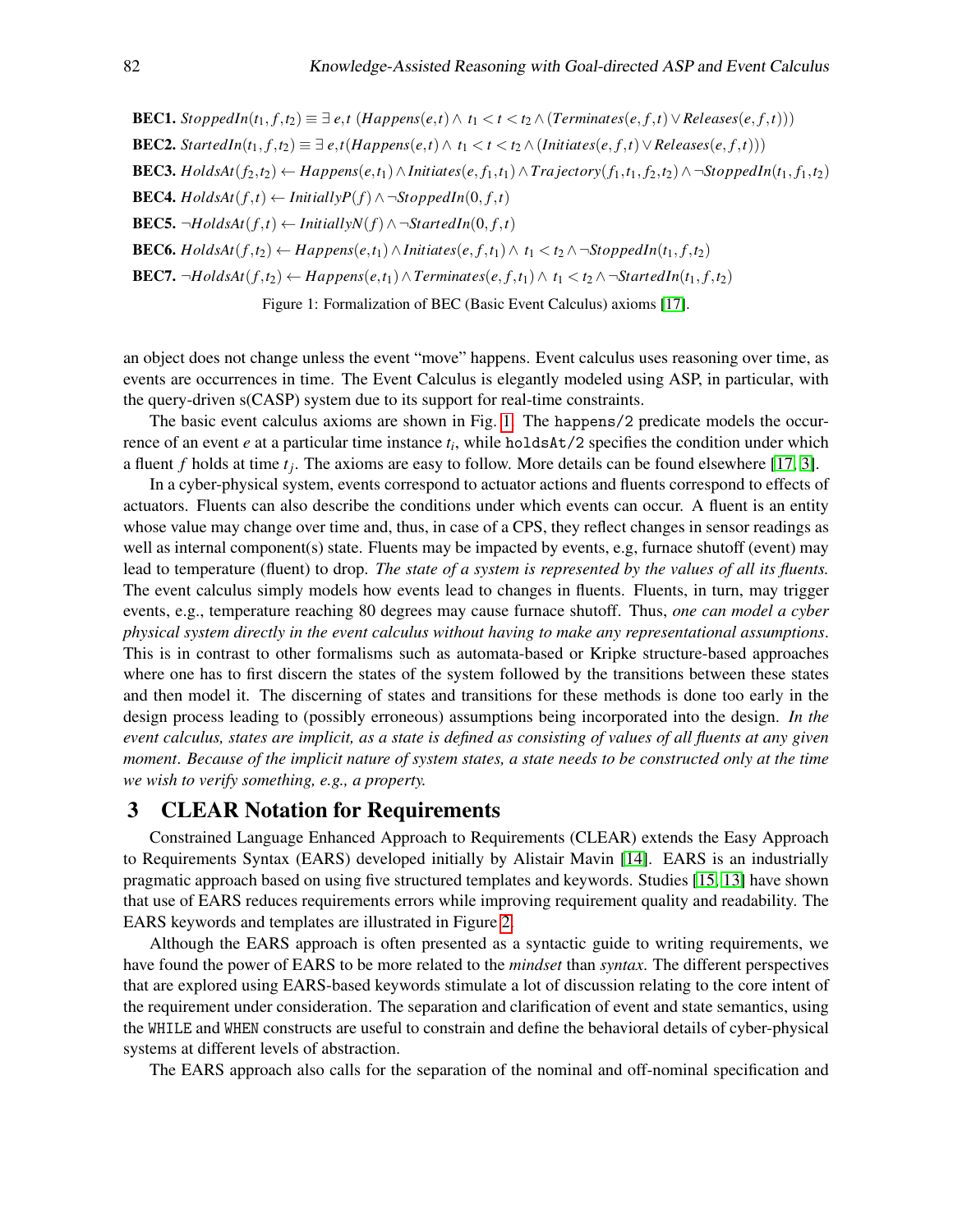the IF keyword is reserved for defining the required response to an unwanted or exceptional condition. In practice we have found that it is often the insufficient understanding and naive assumptions regarding system failure scenarios that lead to omissions of critical requirements.

EARS designates optional and configurable behaviors/attributes with the WHERE keyword. Once again, this is also an area of potential vulnerability regarding requirement completeness. Significant hazards can emerge from misconfiguration, as illustrated by the A400M incident in Seville [\[21\]](#page-11-17). Hence, separating concerns helps address such issues in a more systematic fashion.

CLEAR embodies the full spirit of EARS and refines the terms used within EARS constructs to improve specificity. CLEAR also introduces additional constructs such as *Upon Initialization* to force a systematic examination of known problem areas, such as system initialization. CLEAR is used today to support automated analyses (e.g. requirement consistency checking) and software level test generation [\[5\]](#page-11-18). Through MIDAS, it is intended to move and automate such analysis to the system level.

#### 3.1 Mapping Requirements to the Event Calculus

We discuss the mapping of CLEAR-based requirements [\[10\]](#page-11-2) to the Extended Event Calculus formalization of Shanahan[\[20\]](#page-11-5). CLEAR is a notation for expressing requirements for cyber physical systems based on EARS (Easy Approach to Requirement Syntax) widely adopted in the avionics industry. For simplicity, we limit ourselves to discussing only EARS. EARS provides natural language sentence templates for an engineer specifying a system to follow for writing requirements. Keywords 'WHEN', 'WHERE' and 'IF'-'THEN' are used in these templates and play a major role. We make use of the extended event calculus formalism because it enables events to have duration. For cyber-physical realtime systems, response times are important, hence formally budgeting the allocation of time throughout the levels of function & temporal decomposition are primary concerns. Figure [2](#page-4-0) summarizes the EARS notation. Details about EARS can be found elsewhere [\[14,](#page-11-3) [13\]](#page-11-16).

<span id="page-4-0"></span>

Figure 2: EARS Templates

Conceptually, the mapping of the extended event calculus to CLEAR is relatively straightforward, given that EARS already informally separates event and state semantics. To formalize the mapping, we only need to formally bound the level of temporal abstraction over which the CLEAR requirements are defined. The EARS keyword WHEN then needs to define the requirements in relation to the *upward* or *downward* perspective, with the downward facing view having the form of state invariant constraints, and the upward facing view declaring actionable behaviours. For actionable behaviours, the level of temporal abstraction also guides which of the EARS keywords to apply to the specification as outlined below:

• WHEN: discrete event-driven specification is used when a single observation at the level of temporal abstraction is sufficient to verify the required behavior. That is, WHEN establishes causal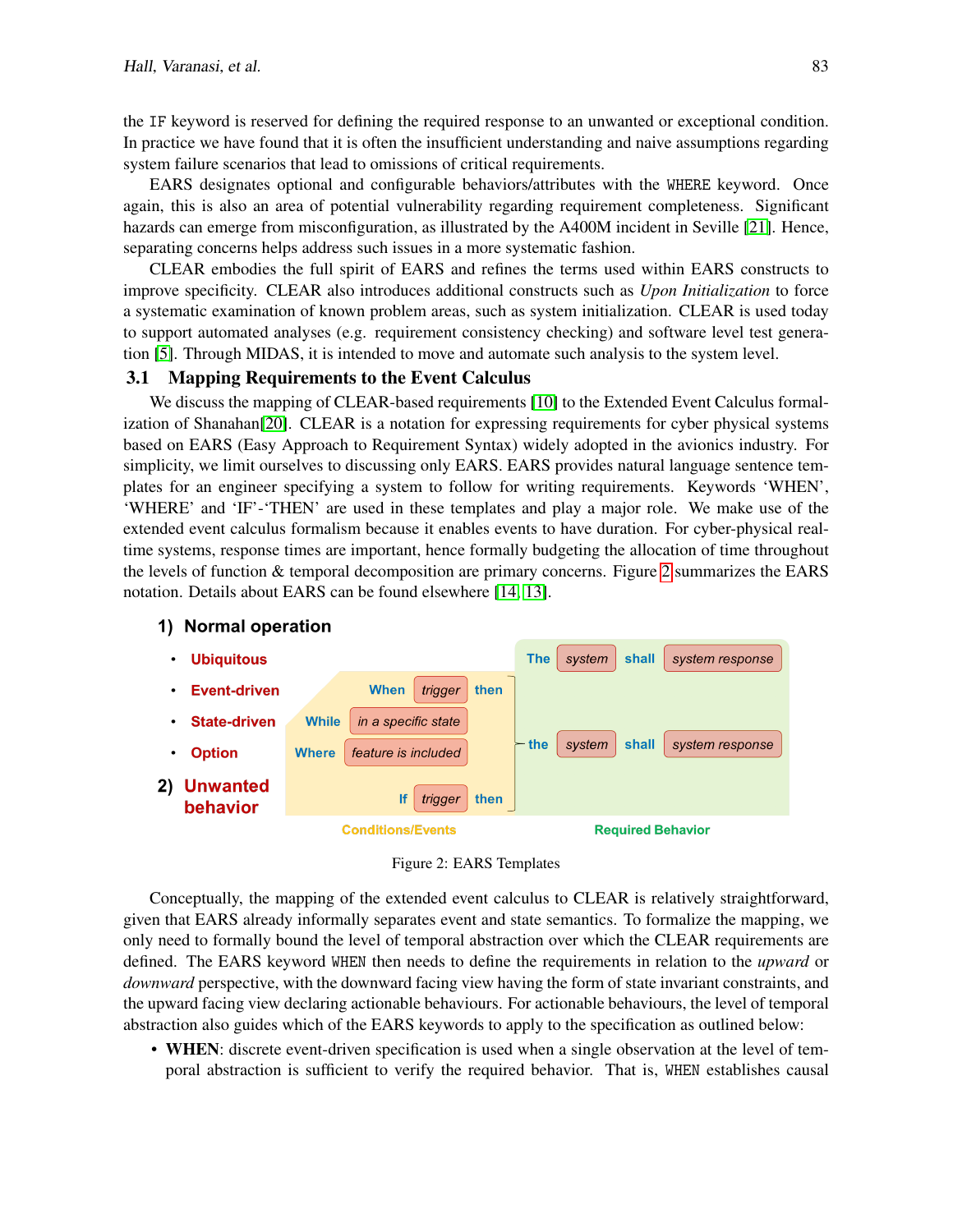relationship.

• WHILE: continuous state-driven specification is used when multiple observations at the level of temporal abstraction are needed to verify the required behavior. WHILE may also be used as a state qualifier for event-driven specifications, in cases where there are stateful conditions guarding the event.

Within MIDAS, functional influence manifests as the stateful changes to objects that surround the functional intent boundary. This maps very cleanly to the extended event calculus, once the state of the said objects at the function boundary are encoded as *fluents* within the event calculus formalism. Hence, to map the MIDAS CLEAR actionable requirements to the extended event calculus, we simply perform the following (details of MIDAS are not important here):

- 1. Declare each MIDAS object state as a fluent.
- 2. Declare happens predicate that characterize the discrete changes in state that triggers the WHEN condition.
- 3. Declare initiates and terminates predicates to bind the happens predicates to the influenced external state changes, with holdsAt state qualifiers for all WHILE preconditions .
- 4. Declare trajectory predicates to characterize continuous changes that evolve over multiple intervals of the temporal precision.

We illustrate the mapping of an EARS requirement related to aircraft design:

While the aircraft is on-ground, when the requested door position becomes open, the door control system shall change the state of the cargo door from closed to open within 10 secs.

Mapping this to the EARS templates (Fig. [2\)](#page-4-0) we see that the aircraft is on-ground is a precondition, the requesting of the cargo door to open is the trigger, and the opening of the cargo door within 10 seconds is the system response, requiring the change of environmental state, with an assumed level of temporal precision. In this requirement the functional intent manifests as a change in the physical state of the cargo door, in response to a change in state that reflects the pilot requesting the door to open. Hence, the event calculus formalism of this requirement is as follows:

```
1 fluent (door_requested_position(RP)). % Map object states to fluents
2 fluent(door_state(DS)).
3 fluent(aircraft_state(AS)).
4 happens(pilot_requests_door_to_open, T) :- % Map change of state trigger to happens
5 -holdsAt(door_requested_position(open), T1),
6 holdsAt(door_requested_position(open), T2), T2 #=< T1+10, T1 #< T, T #=< T2.
7 initiates(pilot_requests_door_to_open, door_state(open), T) :-
8 holdsAt(aircraft_state(is_on_ground), T). % Map changes influenced by event
9 terminates(pilot_requests_door_to_open, door_state(closed),T) :-
10 holdsAt(aircraft_state(on_ground), T). % Map changes influenced by event
11 door_response_is_correct_condition :- % A typical query verifying door behaves correctly
12 -holdsAt(door_requested_position(open), TB), -holdsAt(door_state(open), TB),
13 holdsAt(aircraft_state(on_ground), TH), holdsAt(door_state(open), TE),
14 TB #=< TH, TB #< TE, TE #=< TB+10.
```
According to the semantics of the Extended Event Calculus [\[20\]](#page-11-5), a fluent is considered to be initiated at any time point during the event duration. This is semantically consistent with the additional *within* constraint that the CLEAR requirement notation [\[10\]](#page-11-2) provides. Note also that the extended event calculus formalism does not distinguish between the sensing of the environmental change and the resulting time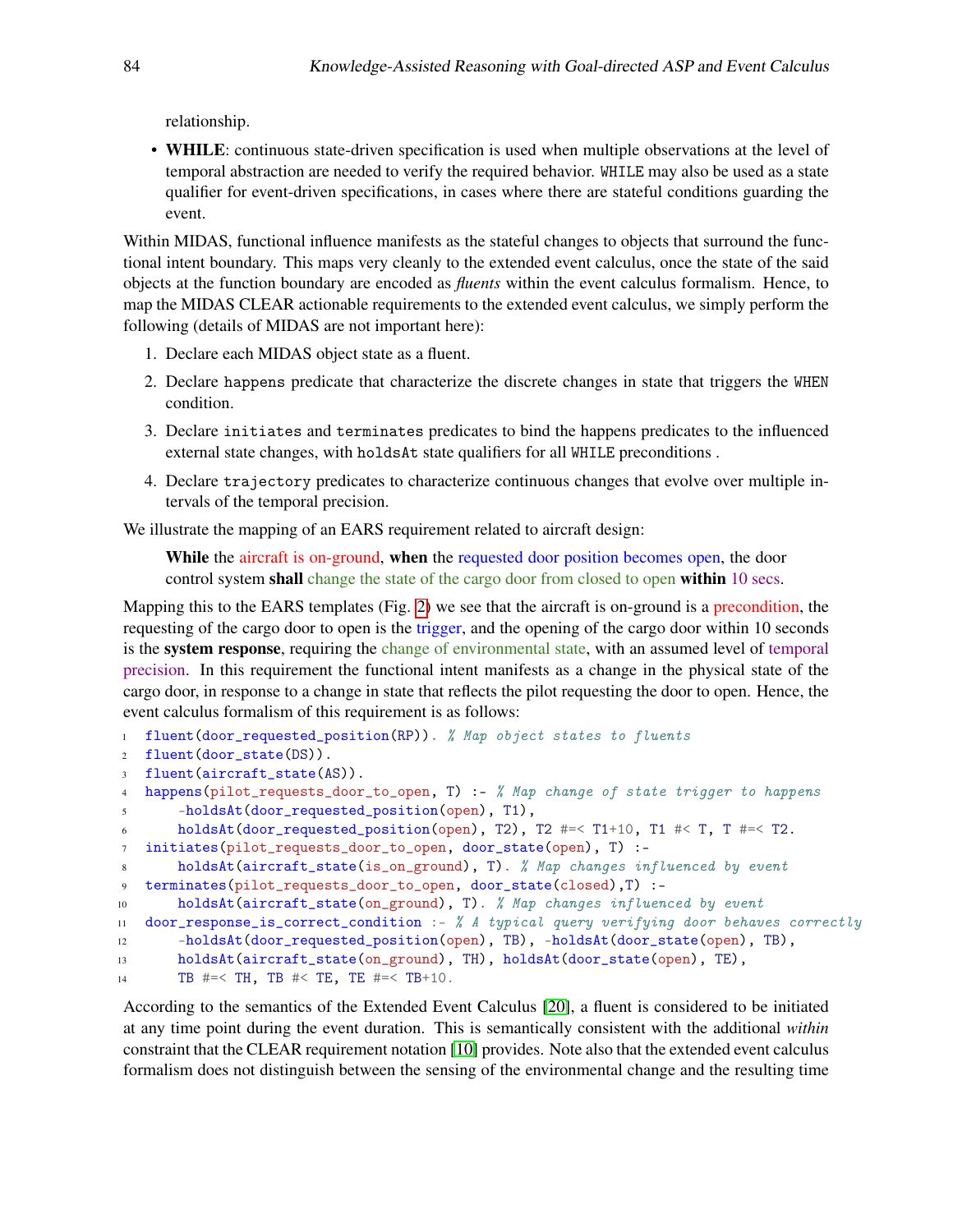of establishing environmental influence. This is also consistent with the level of functional and temporal decomposition at the current level of abstraction. Hence, when validating and discharging properties and constraints above this level of specification, the event calculus model will explore the impact of the function influence starting at any point within the event duration, which in our example is 10 seconds.

Note also that the initiated action, i.e., the changing of the door state, is guarded by the aircraft state of 'on ground'. Should this hold when the respective triggering event happens, the initiates predicate will fail, and therefore there will be no external functional influence. The mapping of IF is the same as the WHEN, given that they are both conditioned on events. The primary difference is that IF characterizes triggering off-nominal state transitions such as component failure scenarios.

As noted above actionable WHILE requirements are used to characterize continuous behaviours and/or constraints that need to be expressed over multiple intervals at the current level of temporal abstraction. They map to trajectories within the extended event calculus formalism. We show an example and its mapping to EC below:-

While the door is opening, the rate of change in door position shall increase positively with a maximum rate of 5 degrees per second.

```
1 trajectory(door_opening,T1,door_position(B),T2) :-
2 holdsAt(door_position(A),T1),
3 holdsAt(door_position(B),T2), A #< B, B #=< A+5, T2 #= T1+1.
4 door_rate_ok :- % Constraint on rate at which door opens is true throughout
5 trajectory(door_opening,T1,door_position(P),T2),
6 holdsAt(door_opening,TH), T1 #=< TH, TH #=< T2.
```
ASP with EC can also be used to test the adequacy of the requirements to the extent possible. In the case of avionics, the knowledge is simple and relates to Single Event Upsets (or SEUs) [\[18\]](#page-11-19) which can induce random resets of avionic software systems. We can model the destructive power of the SEU using a *reset* event. The *reset* event overrides the constructed internal state of the system, forcing the initialization state to be re-established. Our goal in introducing this reset is to move the designer to consider how robust the system initialization logic is to such transient resets. In ASP, an extraneous event (e.g., reset) is represented as an *abducible* (a reset may or may not happen). We would want to know if our system will still behave correctly in presence of this extraneous event. The knowledge assumes that the reset event can only override the cyber system (software state) and does not affect the continuous state of the physical world. Whether our system will behave correctly or not can be established with the abductive reasoning supported by s(CASP). This form of abductive reasoning has significant potential in helping establish the completeness of requirements for cyber-physical systems.

## <span id="page-6-0"></span>4 Demonstration Case Study

To explore the feasibility of our approach, we applied it to several systems under development at Honeywell. The primary goal of these case-studies is to explore how specialist domain knowledge can be incorporated into the requirement review process to help assess requirement sufficiency. Rather than encode hard-coded knowledge of specific cases, we are striving to illustrate the application of more general reusable knowledge. Our findings have been encouraging, and we have been able to supply useful feedback to live engineering teams. We illustrate our ideas with one of the systems developed.

### 4.1 Altitude Alerting System

The altitude alerting system should issue alerts about aircraft altitude error thresholds in a timely fashion. Figure [3](#page-7-0) shows the alerts that should be turned on/off within one second as the absolute altitude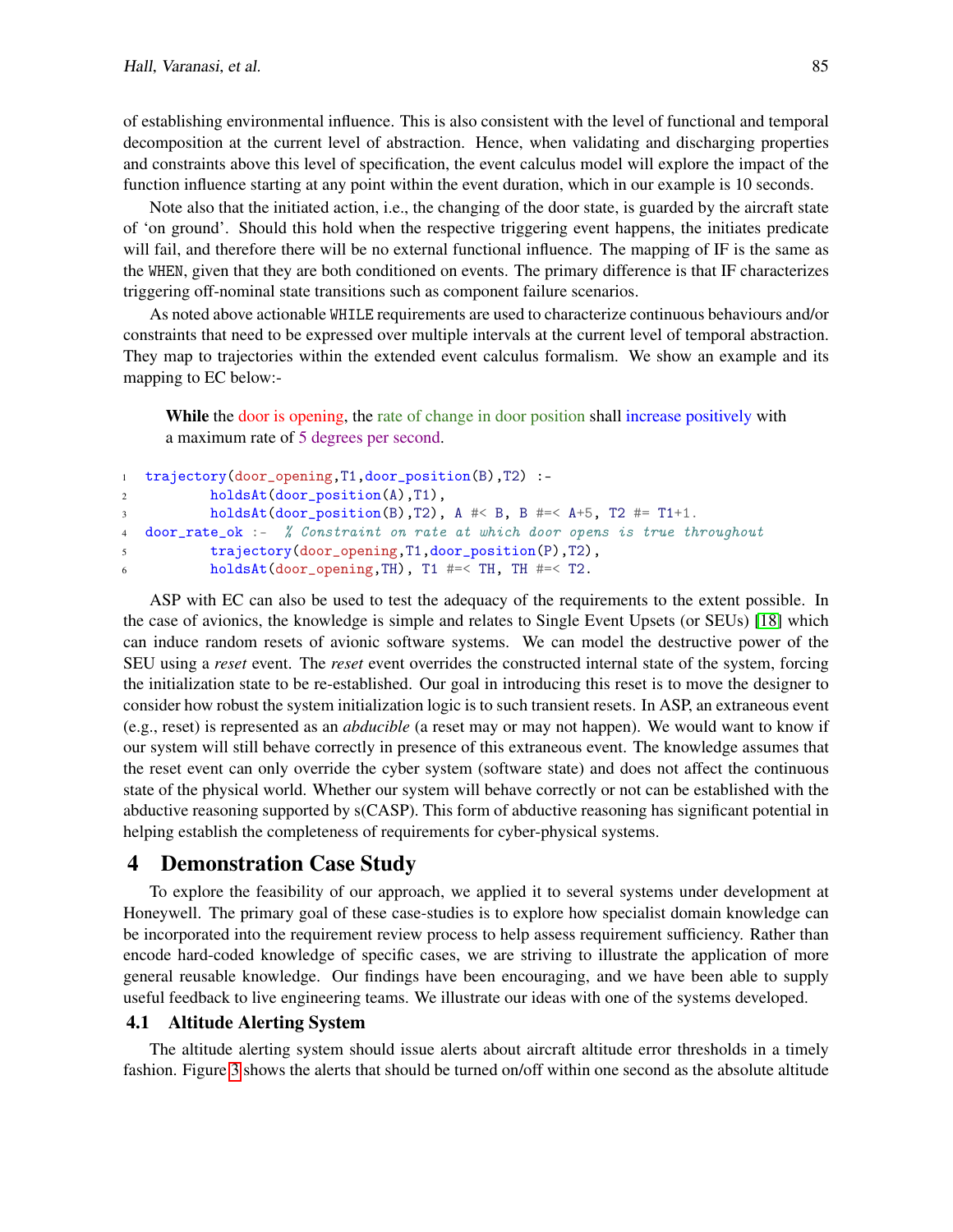<span id="page-7-0"></span>

Absolute Altitude Error = | Barometric Altitude - Selected Altitude | Figure 3: Altitude Alerts w.r.t Altitude Error Thresholds

crosses alert thresholds. We first present the various notions associated with the altitude alert system's requirements, and show their mapping from CLEAR to Event Calculus and ASP

During the operation of the aircraft, the pilot selects a target altitude. The alert system monitors the aircraft's barometric altitude trajectory and issues alerts when this barometric altitude becomes potentially hazardous in relation to the selected altitude. If the error crosses certain threshold values, then the system should promptly warn the pilot so that she can take appropriate action. Similarly, the alerting system can also withdraw the alerts if other threshold values are met. The two primary alerts are *capture alert* and *departure alert* explained in Figure [3.](#page-7-0) In the following, lt and gt are abbreviated for 'less than' and 'greater than', respectively. The predicate error\_becomes\_lt(1000,T) asserts if the altitude error becomes *less than* 1000 ft. at time T.

REQ1:[1](#page-7-1) *When the absolute\_altitude\_error*[2](#page-7-2) *becomes less than 1000 ft, the Altitude Alerting System shall initiate the capture\_alert and altitude\_alert within 1 second.*

The set of constraints, in s(CASP), in the body of happens(init\_cap\_alert) capture the notion that the event has to occur within one second of the error dropping below 1000 ft. This shows the ease of expressing continuous real-valued constraints in s(CASP).

```
1 happens(init_cap_alert,T) :-
2 error_becomes_lt(1000,T1),T1#<T,T#<T1+1. 6
3 happens(init_alt_alert,T):-
4 error_becomes_lt(1000,T1),T1#<T,T#<T1+1.
                                            5 initiates(init_cap_alert,cap_alert_on,T).
                                              6 terminates(init_cap_alert,cap_alert_off,T).
                                            7 initiates(init_alt_alert,alt_alert_on,T).
                                              8 terminates(init_alt_alert,alt_alert_off,T).
```
REQ2: *When the absolute\_altitude\_error becomes greater than 200 ft, the Altitude Alerting System shall initiate the departure\_alert and altitude\_alert within 1 second.*

```
1 happens(init_dep_alert,T) :-
2 error_becomes_gt(200,T1),T1#<T,T#<T1+1.
3 initiates(init_dep_alert,dep_alert_on,T).
6 error_becomes_gt(200,T1),T1#<T,T#<T1+1.
                                           4 terminates(init_dep_alert,dep_alert_off,T).
                                          5 happens(init_alt_alert,T) :-
```
REQ3: *When the absolute\_altitude\_error becomes either less than 180 ft or greater than 1020 ft, the Altitude Alerting System shall terminate all altitude\_alerts within 1 second.*

<span id="page-7-2"></span><sup>2</sup>absolute\_altitude\_error is a derived fluent

<span id="page-7-1"></span><sup>&</sup>lt;sup>1</sup>It should be noted that these requirements are significantly simpler than the original internal baseline which consisted of a state-based specification. This simplification was enabled by MIDAS' conceptual modeling approach, which forces the specification to be expressed using conceptual abstractions, over object states that surround the boundary of intent.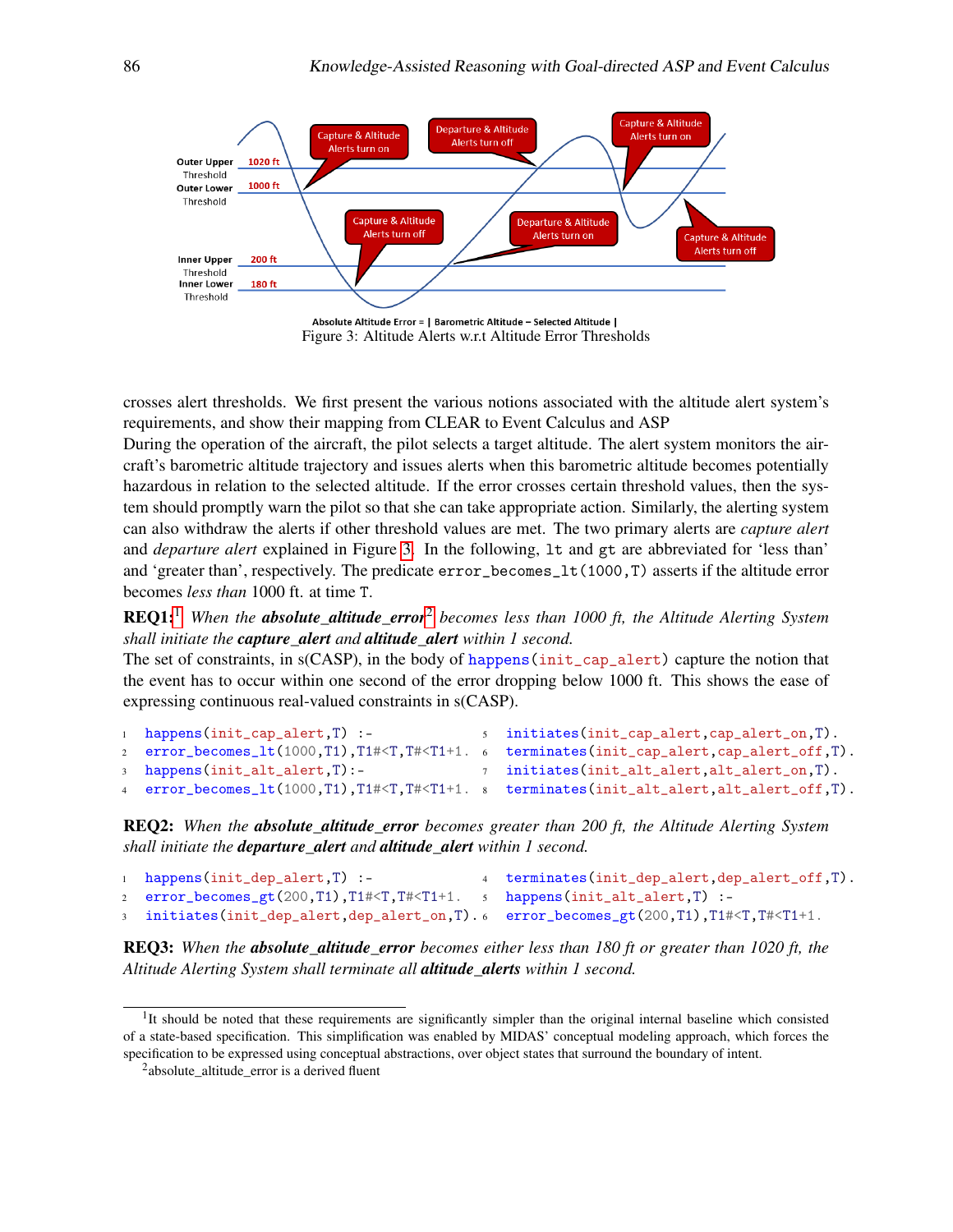```
1 happens(term_all_alerts, T) :-
5 initiates(term_alerts,cap_alert_on,T).
2 error_outside(180,1020,T1),T1#<T,T #<T1+1 6 terminates(term_alerts,cap_alert_off,T).
3 initiates(term_alerts,dep_alert_on,T).
7 initiates(term_alerts,alt_alert_on,T).
4 terminates(term_alerts,dep_alert_off,T).
8 terminates(term_alerts,alt_alert_off,T).
```
REQ4: *While the altitude\_selection\_knob has not been 'adjusting' within the previous 5 seconds, the Altitude Alerting System shall determine absolute\_altitude\_error as the absolute difference between the selected\_altitude and the barometric\_altitude, otherwise absolute\_altitude\_error shall be 0.*

```
1 holdsAt(altitude_abs_error(E),T) :-
2 holdsAt(barometric_alt(B),T), holdsAt(selected_alt(S),T),
3 abs(S,B,E),T1 #= T-5, not happensIn(adjust(Value),T1,T).
4 holdsAt(altitude_abs_error(0), T) :-
5 happens(adjust(Value), T1, T1), T #>= T1, T #=< T1 + 5
6 happensIn(Event, T1, T2) :- happens(Event, T), T1 \#=< T, T \#= < T2.
```
REQ5: *Upon initialization, the Altitude Alerting System shall consider the altitude\_selection\_knob to be 'adjusting'.*

```
1 initiallyP(altitude_adjusting). 2 initiates(reset, altitude_adjusting, T).
```
## 4.2 Simulation of Alerting System Runs from Initial Conditions

The coding of the system requirements in event calculus and ASP is a logic program that can be executed on the s(CASP) system. We can run various queries to check if certain properties (e.g., safety properties) that we expect to hold, are entailed by the encoding. We can construct various scenarios (narratives, in event calculus parlance) and check that our requirements specifications are indeed consistent, i.e., when we do simulation runs, we do obtain a model. For example, we assume the following initial state of the system and compute when the alerts will be raised (initially  $P(F)$ ) means that initially fluent F is true and initially $N(F)$  means initially fluent F is false). The fluent start is used to define the rate of change of barometric altitude as an event calculus trajectory<sup>[3](#page-8-0)</sup>.

With appropriate narratives<sup>[4](#page-8-1)</sup> for the altitude alerting system, its end-to-end behavior can be understood. To find out the time at which departure\_alert\_on fluent holds, we issue the query Q1: ?- holdsAt(dep\_alert\_on, T). which yields the answer  $T > 30$ . This is because the altitude error becomes greater than 200 ft at  $T = 30$ .

```
1 initiallyP(cap_alert_off).
2 initiallyP(dep_alert_off).
3 initiallyP(alt_alert_off).
4 initiallyP(altitude_adjusting).
                                  5 initiallyP(selected_alt(32000)).
                                  6 initiallyN(selected_alt(V)) :- V \equiv 32000.
                                  7 trajectory(start,T1,barometric_alt(B),T2) :-
                                          B #= 32200 + (T2 - T1) * 10.
```
### 4.3 Adequacy of Requirements using Knowledge of Environmental Upsets

We can also test the behavior of the above scenario augmented with domain knowledge. Our goal is test the adequacy of the requirements using prior knowledge of environmental upsets. Adequacy means that in the presence of known failures, the requirements are still consistent, i.e., a model exists for them. In this case, the knowledge is simple and relates to Single Event Upsets (or SEUs) [\[18\]](#page-11-19) which can induce random resets of avionic software systems. We can model the destructive power of the SEU using a *reset* event. The *reset* event overrides the constructed internal state of the system, forcing the initialization

<span id="page-8-1"></span><span id="page-8-0"></span> $3$ We have given encoding of trajectory in Basic EC, the encoding of trajectory changes only slightly in Extended EC

<sup>4</sup>We excluded initiallyN(cap\_alert\_on), initiallyN(dep\_alert\_on), initiallyN(alt\_alert\_on) for lack of space as part of the narrative given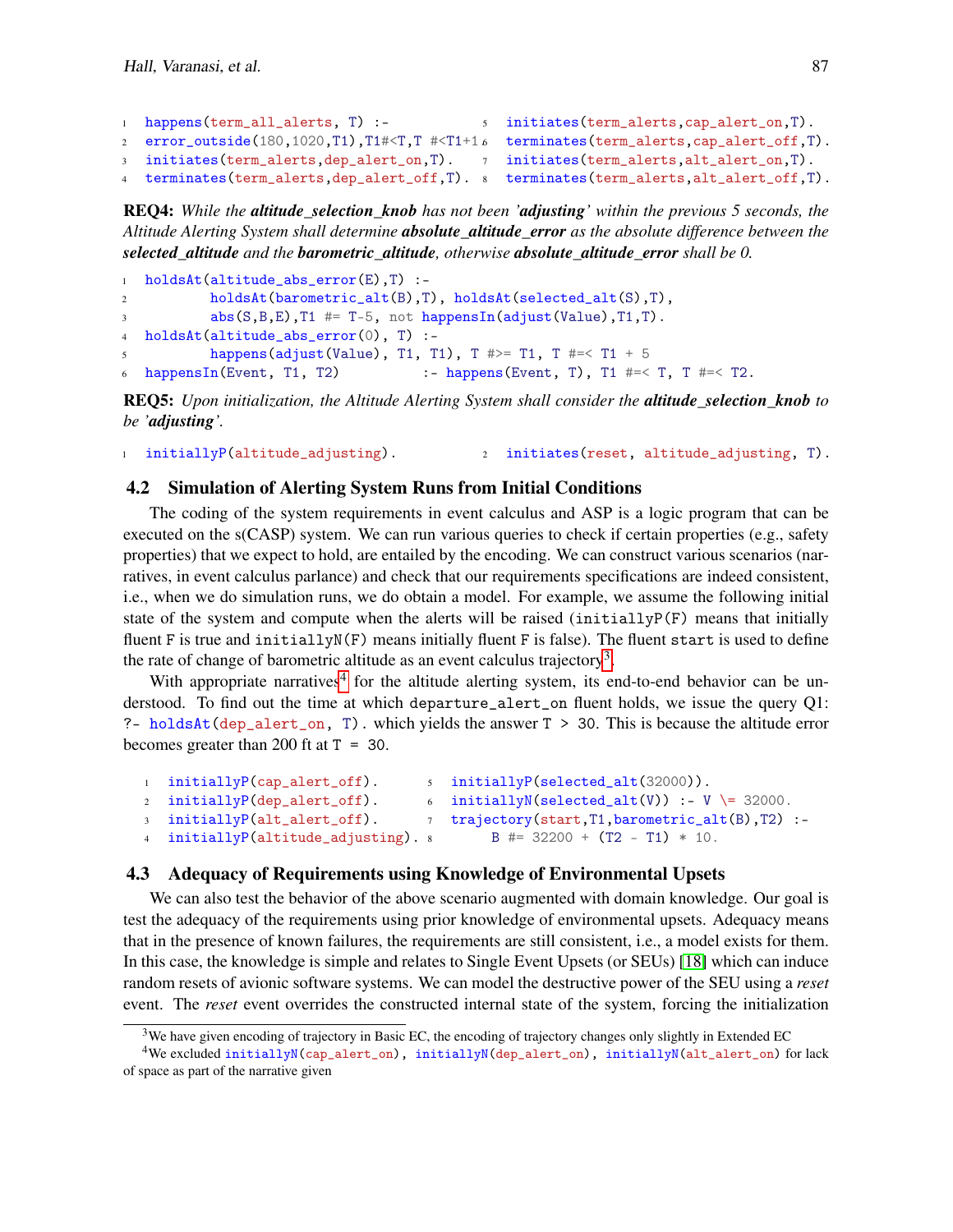state to be re-established. Our goal in introducing this reset is to 'move the designer to consider how robust the system initialization logic is to such transient resets. In ASP, an extraneous event (e.g., reset) is represented as an abducible (a reset may or may not happen). We would want to know if our system will still behave correctly in presence of this extraneous event. The knowledge assumes that the reset event can only override the cyber system (software state) and does not affect the continuous state of the physical world. In case of the altitude alerting system, the reset event can only affect the alert status and the altitude adjusting status, but cannot affect the barometric altitude of the aircraft or the selected altitude value. This in turn maps to the reset event terminating only the fluents that describe the internal software state of the system. The reset will not terminate fluents that describe the state evolution of continuous quantities involving the real world. In general, fluents that are outside the scope software system boundary are not affected by reset. The following generic rule specifies that the reset event terminates every fluent associated with the cyber system and initiates it to an initial value.

```
1 terminates(reset, Fluent, T) :- internal_state(Fluent).
2 initiates(reset, Default, T) :- default(Fluent, Default), internal_state(Fluent).
```
Illustrating a Failing Run: Let the predicate *in*\_*alerting*\_*zone*(*T*) denote that the altitude error conditions for altitude alert (*REQ*2) are satisfied. We show that the system fails to issue critical alerts in the presence of an SEU-induced reset. We can check whether the altitude alerts are missed while in an alerting zone using the query ?- in\_alerting\_zone(T), holdsAt(altitude\_alert\_off, T) . With correct assumptions, the query would return 'no models' in s(CASP). By assuming an incorrect requirement in place of *REQ*5, the above query returns a binding in s(CASP), thereby showing a missed alert. The incorrect requirement, *REQ5'*, is stated as: *Upon initialization, the Altitude Alerting System shall consider the altitude\_selection\_knob to be not 'Adjusting'*. More than likely, *REQ*5 may not even be stated by a system designer, and if stated, it is likely that it will be in the form of *REQ*5 0 , as one would *assume* that the pilot would not worry about adjusting the altitude knob during plane's takeoff.

Assume that the plane is cruising at 32,200 feet at time *t* and selected altitude value is at 32300 ft. The plane's barometric altitude increases at the rate of 10 ft per second. At  $t + 30$ , the altitude error becomes greater than 200 ft. Normally, the system should issue altitude alert at *t* +30. However, a reset occurs at  $t + 30$ . The reset sets the altitude to not adjusting as per  $REQ5'$  and also turns the altitude alert off. Due to *REQ*5', the altitude is treated as not adjusting for any time  $T > t + 30$ . Thus, although *in\_alerting\_zone*(*T*) is true for  $T > t + 30$ , the departure alert is never turned back on. Therefore, an alert that should be issued to the pilot is missed by the system. On the other hand, when *REQ*5 is used, the altitude error is forced to be zero upon reset. This ensures that at  $T = t + 35$ , (5 seconds from  $t + 30$ ) the error becomes 200 ft, thereby making *in*\_*alerting*\_*zone*(*t* +35) true. Again, per *REQ*2, the altitude alert would be issued and no alert is missed. Adequacy of requirements with reset is checked easily using query (Q2): ?-happens(reset,T),T1#>=T+5,in\_alerting\_zone(T1),holdsAt(alt\_alert\_off,T2),T2#>T1.

The above query  $(Q2)$  asks  $s(CASP)$ , that if in the event of a reset, is the altitude alert turned on after 5 seconds? If Q2 succeeds, then the requirements are adequate. If Q2 fails (say when we use *REQ*5 instead of *REQ5'*) then the requirements are not adequate. This example shows the ease of validating requirements using EC and s(CASP) while using knowledge of SEUs. In summary, our ASP-coded EC model of the requirements are used to check for consistency and that they satisfy certain properties much in the spirit of model checking. *This ASP and EC model can also be elegantly used for checking adequacy of requirements against known failure patterns. The failure patterns can be induced into the model through the use of abduction directly supported in s(CASP)*. This is possible due to near-zero "semantic gap" between the requirements and their mapping to ASP and EC. Checking adequacy is not direct in other approaches based on automata and Kripke structures.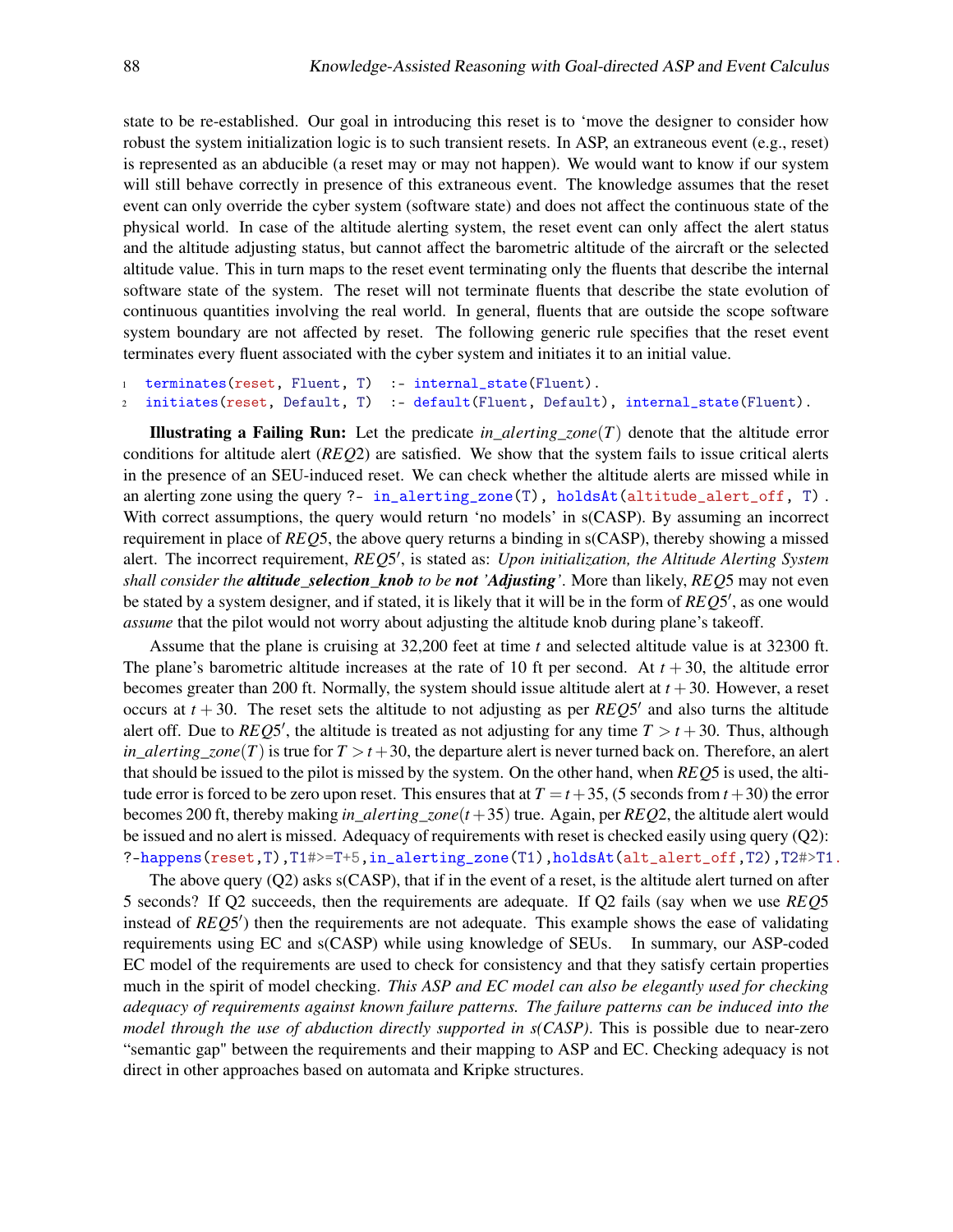| <b>Ouery</b>                                          | s(CASP) | <b>CLINGO</b> |
|-------------------------------------------------------|---------|---------------|
| Query Q1, Normal Run                                  | 0.930s  | $>40$ min     |
| Query Q2, With Reset                                  | 2.077s  | $>40$ min     |
| Query Q3 With Reset                                   | 0.081s  | $>40$ min     |
| $T_{\rm{u}}$ 11.1 $\Omega$ $\Gamma$ $\Gamma$ $\Gamma$ |         |               |

Table 1: Query Execution Times

## 4.4 Performance

The performance of s(CASP) for above queries is given in Table 1. The queries were run on a quad code Intel i7-10510U processor at 1.8Ghz and 8GB RAM. For comparison, we also attempted to run the queries on CLINGO [\[8\]](#page-11-13) that is based on grounding and SAT-solving. Due to large size of grounded program produced from discretization of time and altitude values, the queries generally out of memory. Note that Q3 is Q2 but rerun with REQ5 replaced by REQ5'.

## <span id="page-10-0"></span>5 Conclusions and Future Work

This paper presents a novel, systematic approach to formalizing requirement modeling, which enables the integration and leveraging of domain knowledge toward a computer-aided system validation, verification and assurance. We see this work as a first step towards a new generation of Knowledge-Assisted System Engineering (KASE) tooling. Our goal with this class of tooling is to significantly reduce system development costs by systematically addressing requirements specification defects much earlier in the development process. Our approach is unique. It enables a formal examination of preliminary conceptual models of intended behaviours, to assess adequacy and consistency with respect to world assumptions, anticipated failure modes, and environmental conditions. Our approach further enables the application of domain knowledge and prior lessons learned (known deficiency areas) to be fused with emerging specifications to more rapidly mature design robustness.

The primary catalyst for our success is not only the simplicity and elegance of the EC, ASP, and the s(CASP) system, which allows us to approach human levels of reasoning, it is also the intuitive formalism of EC being hidden behind the CLEAR natural language style of specification, that enables the power of formal methods to be introduced with minimal training and required specialist knowledge. We hope this will remove some of the barriers to broader spread of formal method adoption [\[6\]](#page-11-20).

To the best of our knowledge, the work reported here is novel, as the event calculus has not been used outside of AI. Its application to system assurance here is novel. Even within AI, EC has not been widely adopted because of the lack of sound, query-driven implementations of negation-as-failure that can handle time faithfully as a continuous quantity. Our s(CASP) implementation of ASP solves both these problems. The work reported here also has practical value, as its results have benefited engineering teams at a major aerospace company. Compared to model checking techniques, our models are closer to the requirement specification, as states do not have to be discerned in advance. Moreover, reasoning over continuous time in EC is realized directly in the s(CASP) system.

There are many potential avenues for follow-on areas of research. First, we have already internally established the feasibility to automatically generate the ASP formal model from the MIDAS model and CLEAR requirements, using various methods, including simple definite clause grammars to more stateof-the-art symbolic natural language processing approaches [\[1\]](#page-11-21). We are also exploring formal architectural reasoning using models of defined functional intent and architectural intent with the abductive inference of component failures, as well as modeling more complex cyber physical systems using the method reported in this paper. Finally, we plan to apply our techniques to requirements specification analysis of more systems, in a manner similar to UPPAAL (<https://uppaal.org/casestudies/>).